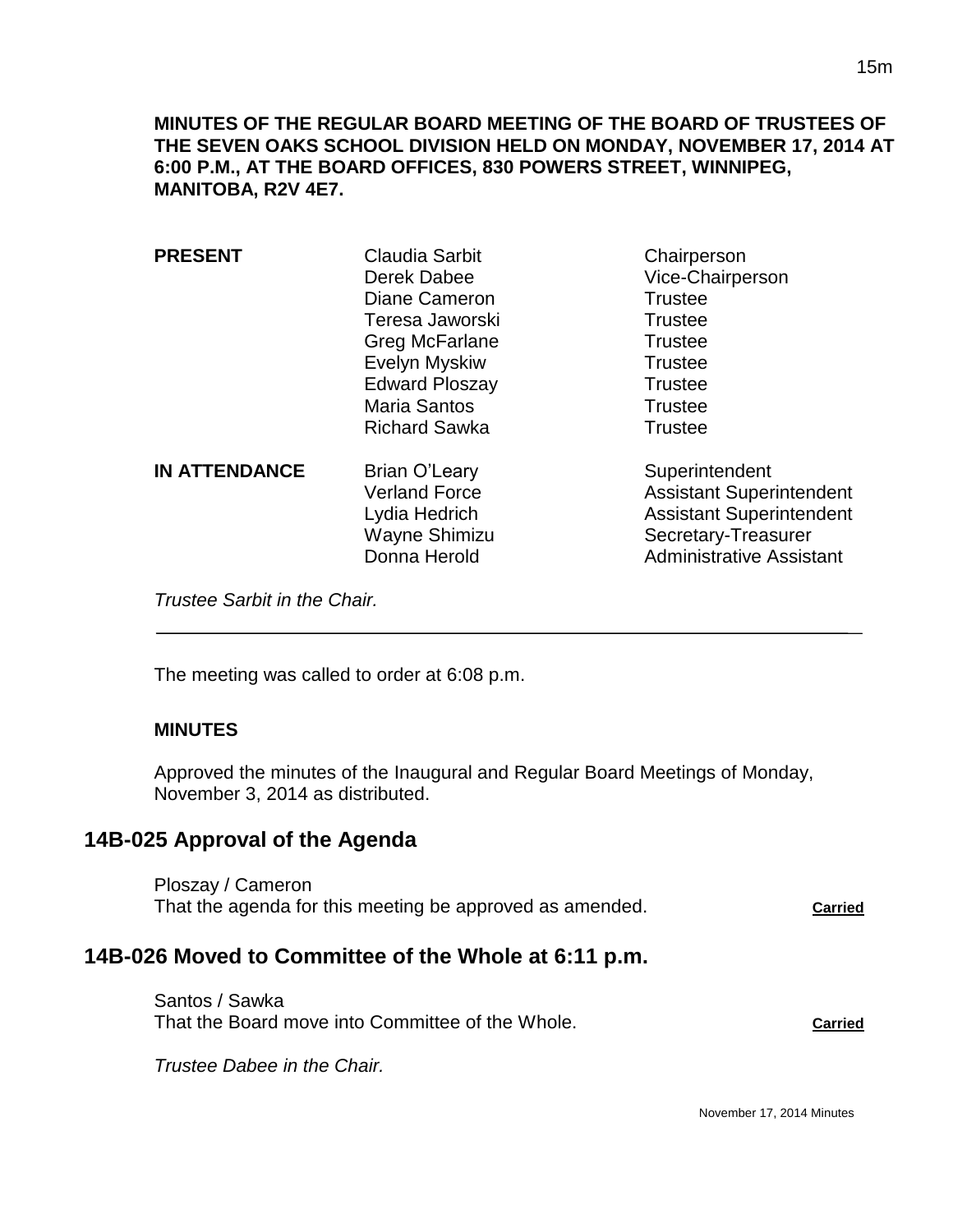# **14B-027 CUPE Local 949 Notice of Intentions – Collective Bargaining**

Ploszay / McFarlane

That the Secretary-Treasurer reply to CUPE 949's request to begin negotiations with the Board. **Carried**

# **14B-028 CUPE Local 731 Notice of Intentions – Collective Bargaining**

Ploszay / McFarlane

That the Secretary-Treasurer reply to CUPE 731's request to begin negotiations with the Board. **Carried**

# **14B-029 Trustee Election**

Jaworski / Ploszay That the question of the use of division resources by Trustees during an election be referred to the Policy Committee for study and to report back to the Board. **Carried**

### **SUPERINTENDENTS' REPORT**

The following matter was received as information:

- 2015-2016 Budget Assessment Update.
- **6:35 p.m. Presentation – Garden City Theatre** Dudley Thompson, Prairie Architect.

*Trustee Sarbit in the Chair.*

**7:36 p.m. Presentation – Summer Programs**

Cindy Burkett, Program Coordinator.

# **14B-030 Moved to Committee of the Whole at 9:14 p.m.**

Ploszay / Jaworski That the Board move into Committee of the Whole. **Carried**

*Trustee Dabee in the chair.*

### **SUPERINTENDENTS' REPORT**

The following matter was received as information:

**Amber Trails Bussing.**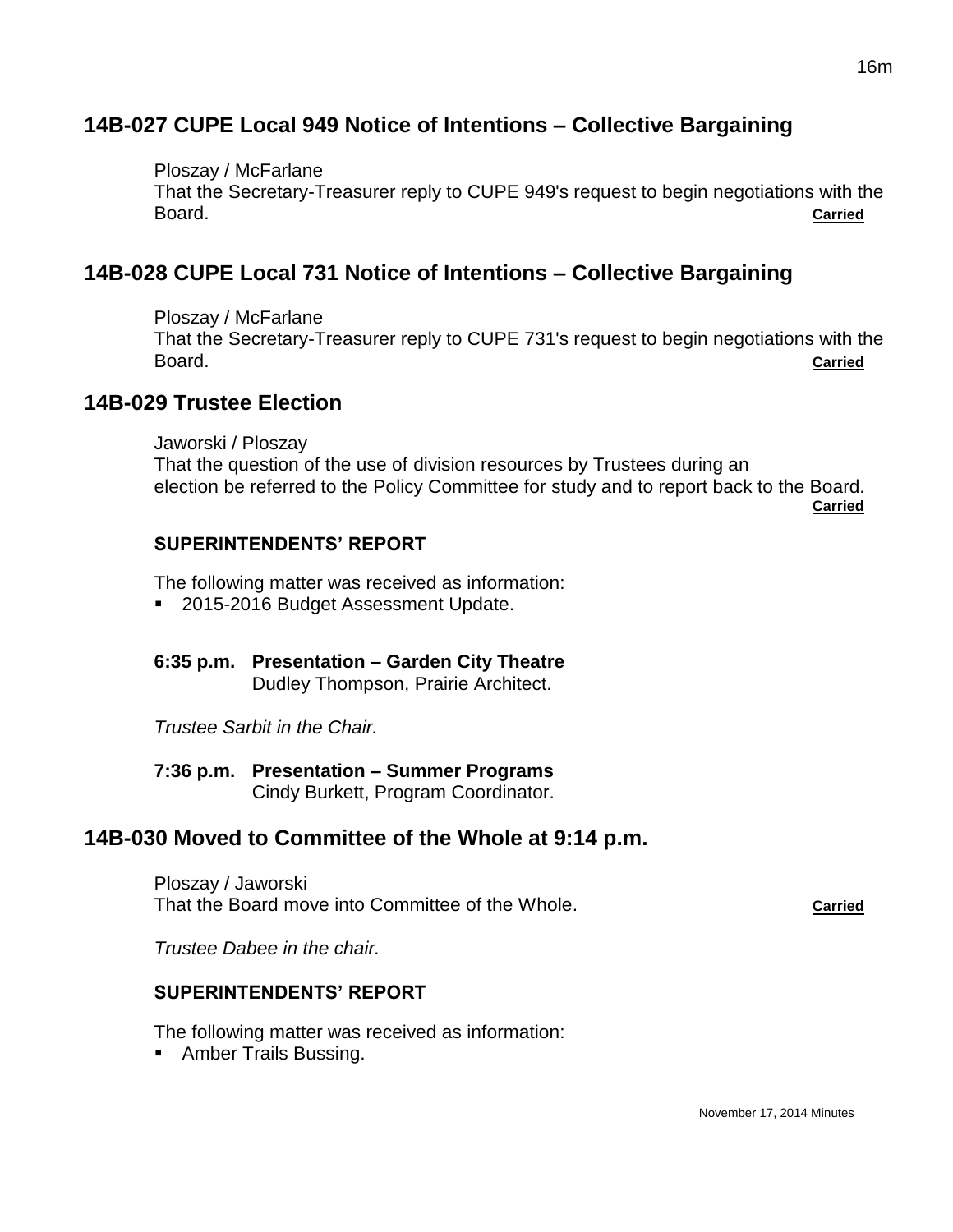Wayne Shimizu demonstrated how to use Employee Connect.

Trustee Sawka discussed the extension of Chief Peguis. Trustee Santos enquired about the academic focus in the Summer Programs.

*Trustee Sarbit in the Chair.*

# **14B-031 Presidents' Council Award**

Moved Unanimously That the Board nominate Brian O'Leary for the Manitoba School Boards Association Presidents' Council Award. **Carried Carried Carried Carried** 

### **14B-032 2014-2015 Board Calendar**

Ploszay / McFarlane That the Regular Board meeting scheduled for Monday, March 23, 2015 be moved to Monday, March 16, 2015. **Carried**

### **SUPERINTENDENTS' REPORT**

The following matters were received as information:

- 2014 Summer Programming Update.
- Building Projects Update.

# **14B-033 Consent Agenda**

Jaworski / Santos That the Consent Agenda be approved. **Carried Carried** 

#### Prairie Architects Inc. Invoice No. 4429

That Invoice No. 4429 for the R.F. Morrison Addition project in the amount of \$18,268.74 be paid to Prairie Architects Inc.

#### Integrated Designs Inc. Invoice No. 3169

That Invoice No. 3169 for the new Amber Trails School project in the amount of \$1,575.00 be paid to Integrated Designs Inc.

#### Integrated Designs Inc. Invoice No. 3260

That Invoice No. 3260 for the new École Rivière-Rouge project in the amount of \$2,100.00 be paid to Integrated Designs Inc.

Prairie Architects Inc. Invoice No. 4423 That Invoice No. 4423 for the new Amber Trails School project in the amount of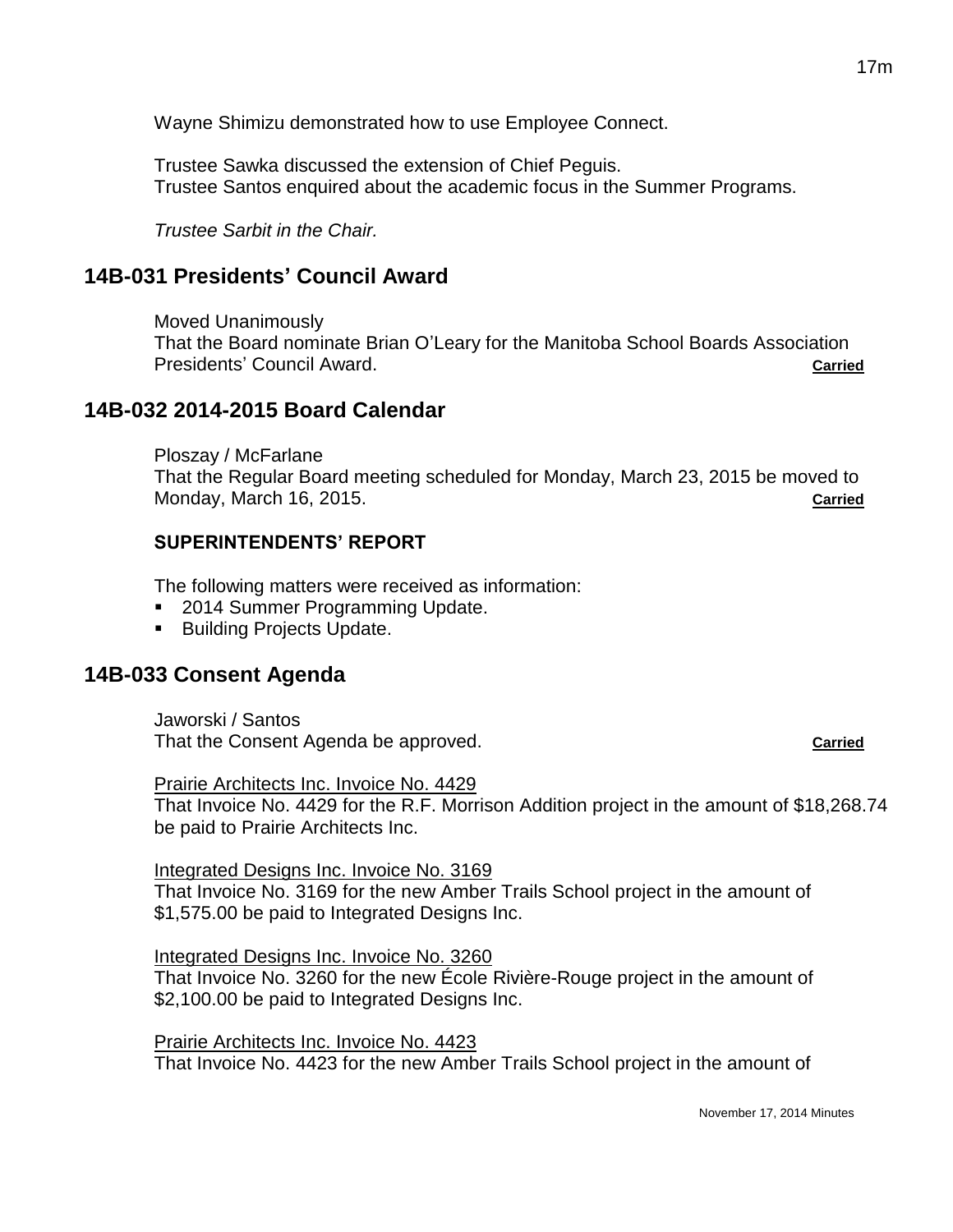# **CONSENT AGENDA**

\$15,393.61 be paid to Prairie Architects Inc.

### Prairie Architects Inc. Invoice No. 4426

That Invoice No. 4426 for the new École Rivière-Rouge Project in the amount of \$58,370.40 be paid to Prairie Architects Inc.

#### Landmark Planning & Design Inc. Invoice No. 3285

That Invoice No. 3285 for the MET School Relocation project in the amount of \$194.25 be paid to Landmark Planning & Design Inc.

### Shepherd & Stevens Invoice No. 6714

That Invoice No. 6714 for the Garden City Collegiate Skill Build Addition in the amount of \$3,570.00 be paid to Shepherd & Stevens.

### **CONFERENCE REPORTS**

Sharon Halldorson, Director, E.C.S.S. It Takes Two to Talk, October 29 to 31, 2014 - Winnipeg.

Heather Marks, Principal, Constable Finney School. ASCD Conference on Educational Leadership, October 31 to November 2, 2014 - Orlando, Florida.

### **OTHER REPORTS**

Trustee Myskiw reported on the Remembrance Day services that she attended in the Division.

### **CORRESPONDENCE**

- Justin Rempel, Labour Relations Consultant, Manitoba School Boards Association. Maternity Leave Top-Up.
- **MSBA: Call for Nominations and Resolutions.**
- Manitoba School Boards Association. 2015 Recognition and Award Programs.
- 2014 Trustee Election Official Results. Official Results from West St. Paul (Ward 1) and City of Winnipeg (Ward 2 and 3).
- Bridget Speek, PWI Insurance. CUPE 731 Long Term Disability rate change.
- Manitoba School Boards Association. Updated Target Priorities.
- Winnipeg School Division. Trustee Mark Wasyliw elected Chair and Trustee Cathy Collins Vice-Chair for the 2014-2015 school year.
- **Louis Riel School Division. Trustee Louise Johnston elected Chair and Trustee Chris** Sigurdson elected Vice-Chair for the 2014-2015 school year.
- Lord Selkirk School Division. Trustee Jean Oliver elected Chair and Trustee Bob Jesson elected Vice-Chair for the 2014-2015 school year.